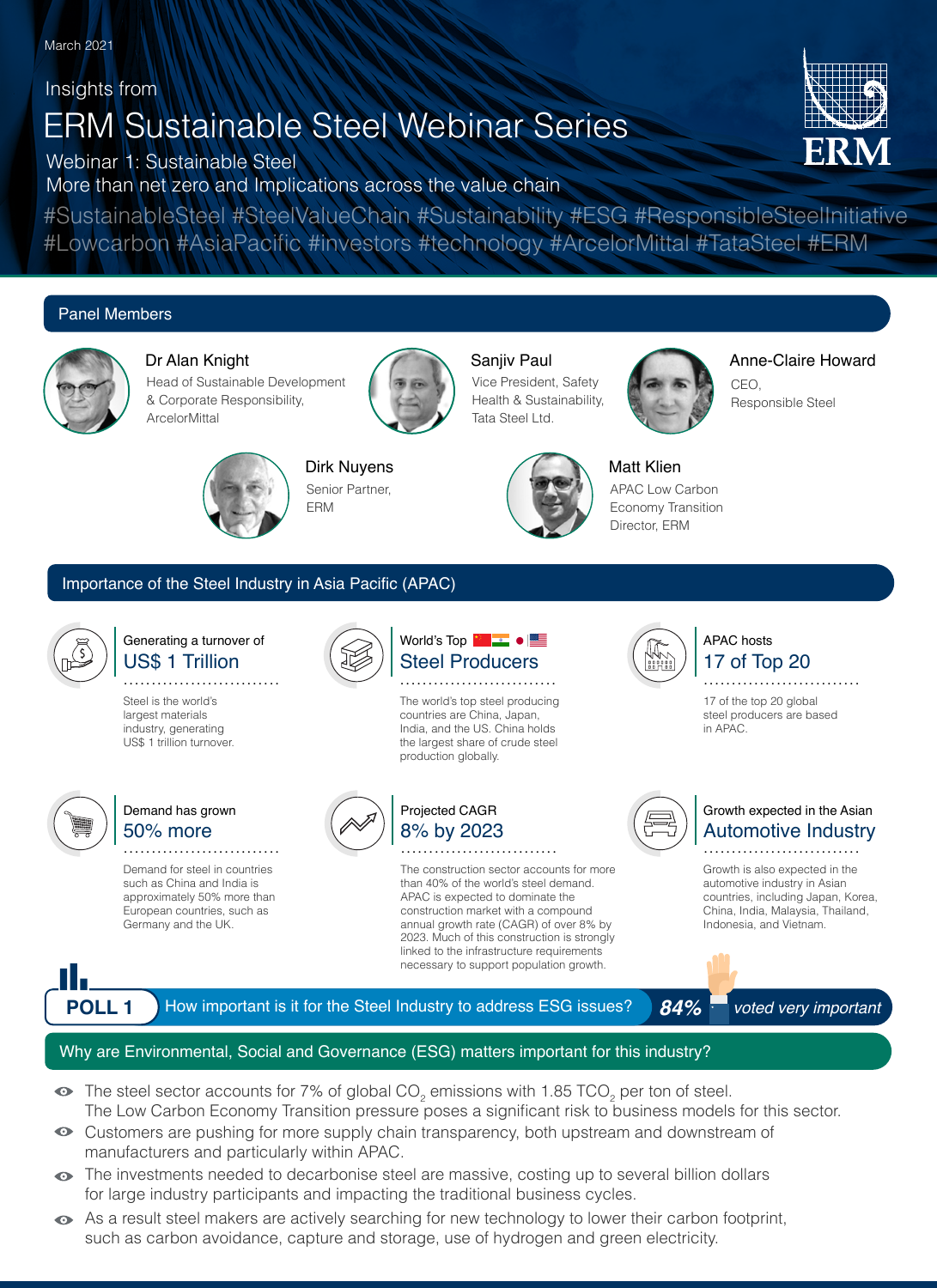#### What are the key ESG drivers within the steel value chain?

- ESG issues for the steel industry are more than net zero carbon targets. Safety is still a massive challenge, even after companies invest large amounts in behavioral safety & leadership programs, with fatalities at mining sites.
- Socially: human rights, diversity, and inclusion are yet to be achieved.
- Environmentally: dust emissions, and water resources and efficiency are other issues to address.
- $\bullet$  These are the factors that the financial community use to assess the performance and commitment of the metals (incl. steel) & mining companies.
- We see that many companies are treating the social issues as important as carbon issues.



- ResponsibleSteel Initiative is a global multi-stakeholder initiative to certify steel to a reputable, recognised and robust standard with 100 members and associates globally. ResponsibleSteel Initiative was developed closely with other relevant standards, partnering with the Initiative for Responsible Mining Assurance and other mining associations to support alignment of industry standard and provide a common platform for engaging with stakeholders.
- ResponsibleSteel Initiative's key mission is to facilitate the industry to achieve net zero carbon emissions; enhance responsible sourcing, producing, and use; and increase recycling and circular economy. It covers the full ESG spectrum and the entire value chain (from mine to customers).
- The ResponsibleSteel Initiative Standard was published in November 2019 after public consultation with diverse stakeholders including NGO.
- In addition to Carbon and Climate Change, the ResponsibleSteel Initiative focuses on broader ESG issues, such as occupational health and safety, labor rights, human rights, local communities, stakeholder engagement noise, waste effluents, water stewardship and closure/decommissioning.
- The ResponsibleSteel Initiative has been adopted across the steel value chain from manufacturers (ArcelorMittal, BlueScope, Tata Steel, Hyundai Steel), miners (BHP, AngloAmerican) to consumers (BMW, Daimler, Lendlease).

#### What are ResponsibleSteel Initiative's plan to engage more in the APAC region?

APAC is a key region, with Hyundai Steel from South Korea, Tata Steel from India, and Bluescope Steel from Australia on board. While Japan and China are not involved yet, ResponsibleSteel Initiative wants to engage more with those countries. ResponsibleSteel Initiative welcomes suggestions and support from customers, producers and the mining industry to join the initiative.

## Why did ArcelorMittal and Tata Steel join the ResponsibleSteel Inititative? Why is this so important?

#### **ArcelorMittal:**

- $\bullet$  In 2015, our customers in the automotive sector started asking deep questions about the ESG performance (such as human rights, and environmental and social issues). ArcelorMittal sees the potential issues that different customers were requesting different standards & questions. ArcelorMittal was one of the founding members of ResponsbileSteel Initiative together with Bluescope Steel, because there was no universal sustainability steel standard to follow and thought it would be good to help create a standard for the industry.
- $\bullet$  Now financial institutions are looking for reassurance that ESG issues are addressed.
- For ArcelorMittal's own governance (G of ESG), it is important to have a standard for hundreds of sites.
- ResponsibleSteel Initiative is the only standard in the sector covering all ESG issues (not only climate issues).
- The ResponsibleSteel standard has provided tangible and demonstrable benefits at the facility level which have made it a valuable tool for Facility Leaders.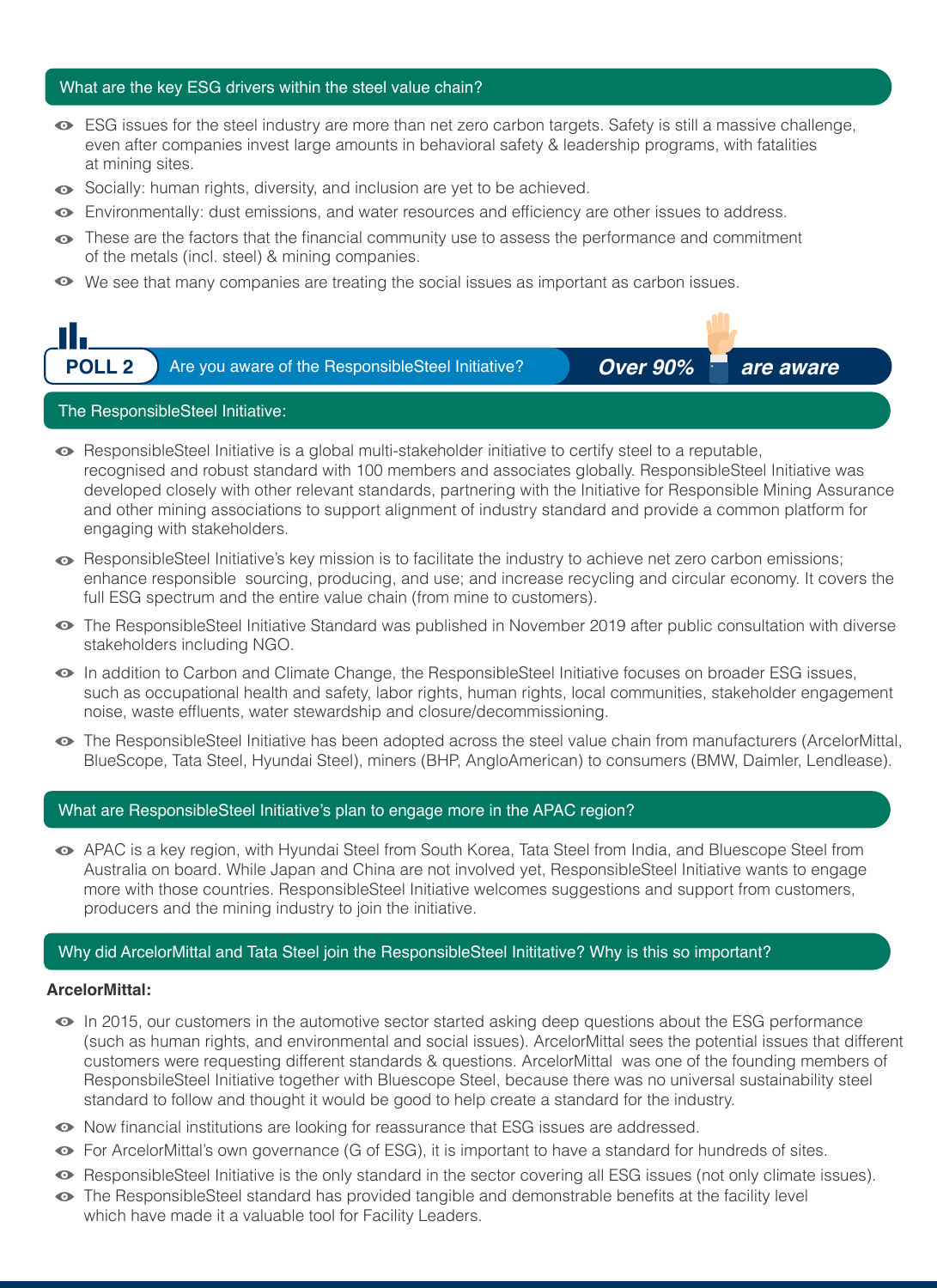### **Tata Steel:**

- Tata Steel is the 1st Asian company to join the ResponsibleSteel Initiative.
- Sustainability sits at the heart of Tata Steel. They recognize ResponsibleSteel Initiative is the industry's first and only global multi-stakeholder standard that helps members achieve sustainability goals.
- Growing demand from customers, governments, NGOs, and more importantly, the investment community on ESG and sustainability performance.
- Tata Steel sees the ResponsibleSteel Initiative helps members to improve sustainability in the steel supply chain from sourcing to producing, which may help Tata Steel distinguish themselves from other companies.

#### What are the panelists' views on green and sustainable steel, especially for GHG emissions?

- There is no clear definition on what green steel/low carbon steel means in the sector. The industry should look at social issues in addition to carbon factors.
- Economically-feasible technology is not yet available to fully decarbonize the industry.
- $\bullet$  Not all companies and countries have committed carbon targets. Hopefully the Conference of the Parties (COP) meetings will improve sustainability and align the industry on 1.5°C targets.
- $\bullet$  There is a huge market in sustainable steel, while carbon footprints now have to address Scope 3 emissions (GHG emissions from suppliers and customers).
- We should ask the industry: How do you incentivize primary steel makers that invest in the energy transition?
- $\bullet$  We need a platform like the RSI to create consensus among the entire stakeholder base.



- 
- Making steel with low carbon will cost more. Who will bear the cost? Customers or with policy mechanisms?
- We need policy makers to support the industry: How do we make low carbon steel more competitive than the traditional way?

Governments and industries responded rapidly to COVID-19, where billions have been spent. Can you see a time when governments and industries will collaborate with financial institutions to accelerate the transition to Zero Carbon steel investment? What timeframe might this be?

- $\bullet$  It is already happening. For example, in Europe, lots of money is used to drive the low carbon transition. There is a lot of focus on Hydrogen, as a new energy. Also, partnerships are being formed, like Tata Steel has joined a partnership for hydrogen production and carbon capture technology.
- In APAC, lots of companies are joining together, e.g. the mining and steel industry association in China is focused on new technology for decarbonizing steel and carbon segregation. This is being pushed by the government, finance, and the industry.
- $\bullet$  This will be a 10-20 year journey and huge investments are needed.

# How long do you feel it will take for technology to have a meaningful impact on the CO<sub>2</sub> emissions of the industry?

- $\bullet$  Hydrogen is one of big solutions in the industry, but it takes time to turn the industry and the manufacturing processes into green hydrogen.
- We expect a pivot towards hydrogen near the end of decade, and later the transitional shift to green hydrogen will happen in the 2030s.
- In anticipation of this hydrogen transition, ArcelorMittal is already looking into using the smart carbon route through biomass, carbon capture and storage in the existing blast furnaces. This is a low cost investment that would result relatively quickly into carbon negative steel (using the Beck's model) as part of the transition to the hydrogen solutions.